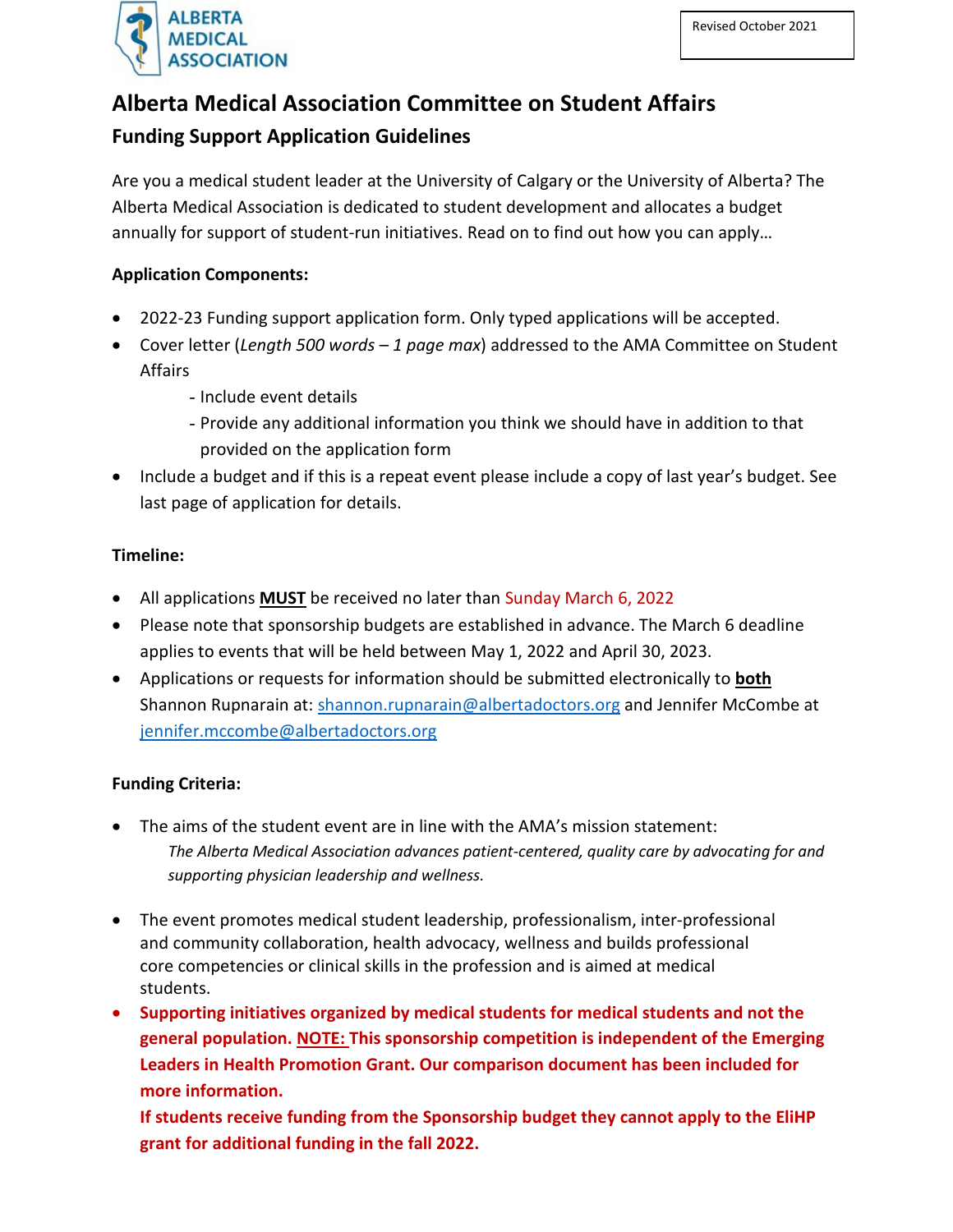- The event is open to all medical students or includes as many students as possible.
- Any curriculum related applications need to identify that the Undergraduate Medical Office (UME) has been contacted for funding and indicate whether funding was or was not received. See budget template for details.

#### **Initiatives that received support in past years:**

| Indigenous Health Elective & Lunch n' Learn Series | <b>Balance Night</b>                       |
|----------------------------------------------------|--------------------------------------------|
| U of C Student Run Clinic                          | <b>Global Health Awareness Day</b>         |
| Addressing Learner Mistreatment in Medicine        | <b>Gender &amp; Sexual Diversity Group</b> |
| Domestic Violence Skills Night                     | Palliative Care Skills night               |
| Anti-Racism Training for Medical Students          | Decolonizing Healthcare Congress Day       |
| Political Action Day & Advocacy Training Day       | The 3 Minute Thesis                        |

#### **Initiatives ineligible for funding support:**

- Annual general student budget for student groups not attached to a specific initiative. The general student budget should be funded by the MSA.
- Advertising (e.g., in yearbook)
- Merchandising (e.g., jerseys)
- Fundraising activities or events for other charities
- Capital equipment costs (e.g., camera equipment for video project, etc.)

**Please note: Following your event/initiative, the AMA would very much appreciate receiving short articles and photographs for inclusion in our newsletter and magazine – and helping you to spread the good news about what you are achieving. AMA can provide consent forms necessary for publication. Submit to [shannon.rupnarain@albertadoctors.org](mailto:shannon.rupnarain@albertadoctors.org)**

We look forward to receiving your applications!

Sincerely,

The AMA Committee on Student Affairs

## *Committee on Student Affairs Sponsorship Program*

| <b>Committee on Student Affairs Sponsorship Program</b>      | <b>Emerging Leaders in Health Promotion Grant Program</b>          |
|--------------------------------------------------------------|--------------------------------------------------------------------|
| The AMA is dedicated to student development and allocates    | The AMA, CMA and its subsidiaries allocate funds to support a      |
| an annual budget to support student-run initiatives targeted | grant program for health advocacy initiatives. All Alberta-based   |
| at career advancement of medical students. All Alberta-based | medical students and resident physicians are eligible to apply.    |
| medical students are eligible to apply.                      |                                                                    |
| <b>Objective:</b>                                            | Objective:                                                         |
| Support for initiatives organized by medical students for    | Support for health promotion projects led by medical students      |
| medical students                                             | and residents that target subsets of the general population (i.e., |
|                                                              | target is not the medical profession)                              |

#### *VS Emerging Leaders in Health Promotion Grant Program*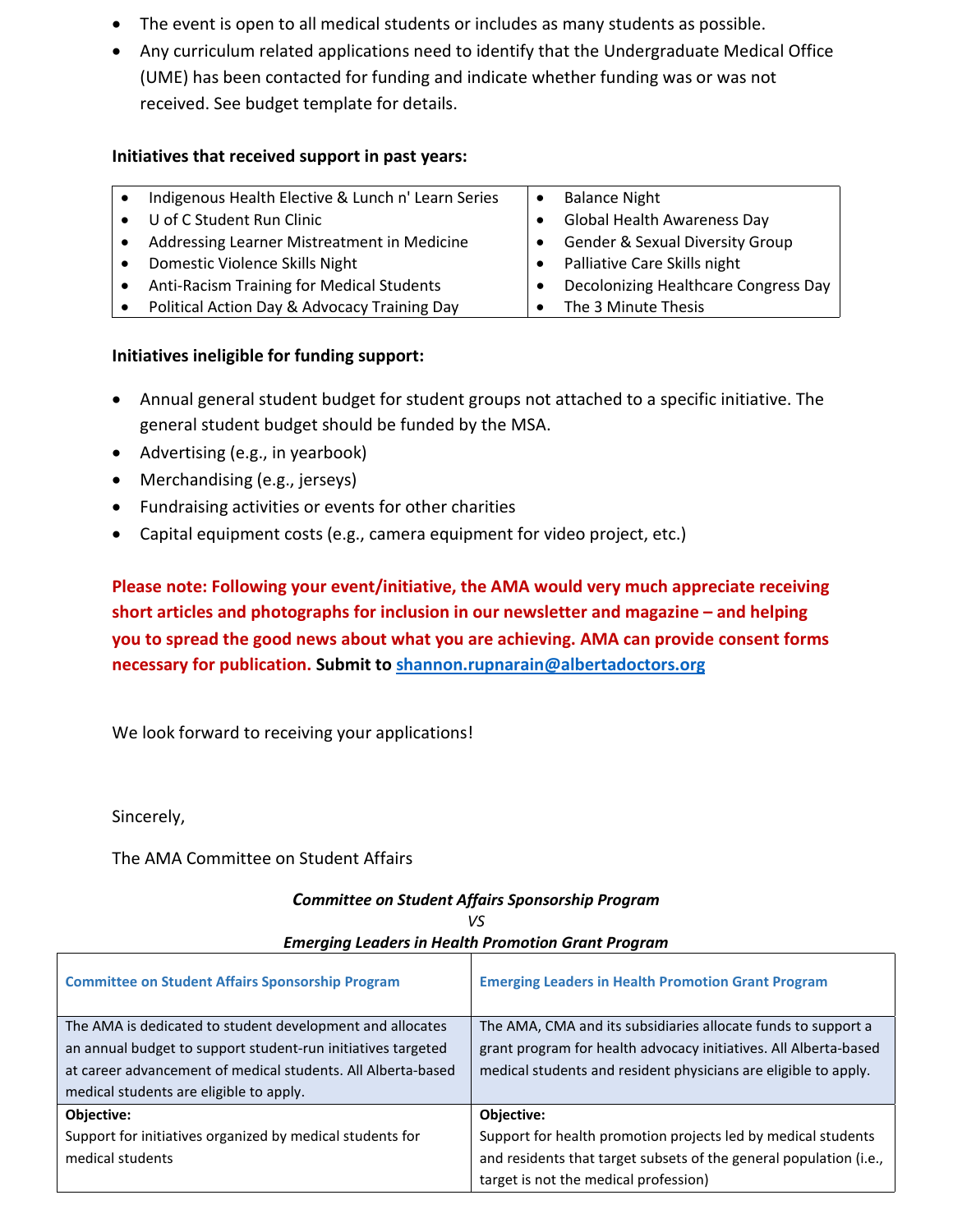| <b>Deadline:</b>                                                                                                                                                                                                                                                                                                                                                                                                                                                                                                                                                                      | <b>Deadline:</b>                                                                                                                                                                                                                                                                                                                                                                                                                                                                                                                                                          |  |
|---------------------------------------------------------------------------------------------------------------------------------------------------------------------------------------------------------------------------------------------------------------------------------------------------------------------------------------------------------------------------------------------------------------------------------------------------------------------------------------------------------------------------------------------------------------------------------------|---------------------------------------------------------------------------------------------------------------------------------------------------------------------------------------------------------------------------------------------------------------------------------------------------------------------------------------------------------------------------------------------------------------------------------------------------------------------------------------------------------------------------------------------------------------------------|--|
| Typically end of March                                                                                                                                                                                                                                                                                                                                                                                                                                                                                                                                                                | Typically the first week of November                                                                                                                                                                                                                                                                                                                                                                                                                                                                                                                                      |  |
| Amount:                                                                                                                                                                                                                                                                                                                                                                                                                                                                                                                                                                               | Amount:                                                                                                                                                                                                                                                                                                                                                                                                                                                                                                                                                                   |  |
| Maximum \$3,000 per event                                                                                                                                                                                                                                                                                                                                                                                                                                                                                                                                                             | Minimum \$500 per grant                                                                                                                                                                                                                                                                                                                                                                                                                                                                                                                                                   |  |
| <b>Eligibility:</b>                                                                                                                                                                                                                                                                                                                                                                                                                                                                                                                                                                   | <b>Eligibility:</b>                                                                                                                                                                                                                                                                                                                                                                                                                                                                                                                                                       |  |
| Initiative promotes medical student leadership,<br>$\bullet$<br>professionalism, inter-professional & community<br>collaboration, health advocacy, wellness and building<br>professional core competencies or clinical skills<br>Initiative is open to all medical students<br><b>Examples of previously funded projects:</b><br>A Med Student Experience - A Podcast<br>$\bullet$<br>Inclusive Health: An LGBTQ+ Healthcare Primer<br>$\bullet$<br>Indigenous Health Speaker Series<br>$\bullet$<br>Palliative Care Skills Night<br>$\bullet$<br>Political Advocacy Day<br>$\bullet$ | Open to medical students and resident physicians<br>$\bullet$<br>Projects must enhance and/or promote the well-being<br>$\bullet$<br>of Albertans through:<br>Health-related education<br>٠<br>Advocacy, and/or<br>٠<br>Community-service projects<br>٠<br><b>Examples of previously funded projects:</b><br>Early intervention strategies for children exposed to<br>$\bullet$<br>domestic violence<br>Education about drug and opioid use<br>$\bullet$<br>Promoting physical activity for children with disabilities<br>٠<br>Sun and Skin Safety Awareness<br>$\bullet$ |  |
| <b>Mental Health Week</b>                                                                                                                                                                                                                                                                                                                                                                                                                                                                                                                                                             | Teaching CPR at sporting events<br>$\bullet$                                                                                                                                                                                                                                                                                                                                                                                                                                                                                                                              |  |
| The following are not eligible for funding:<br>Advertising (i.e., in yearbook)<br>$\bullet$<br>Merchandising (i.e., jerseys)<br>$\bullet$<br>Fundraising activities or events for other charities<br>$\bullet$<br>Capital costs for equipment<br>$\bullet$<br>Annual general student budget for student groups<br>not attached to a specific initiative                                                                                                                                                                                                                               | The following are not eligible for funding:<br>Curriculum development or research<br>$\bullet$<br>Initiatives that are already funded by others<br>$\bullet$<br>Projects whose principal target population is the<br>$\bullet$<br>medical profession                                                                                                                                                                                                                                                                                                                      |  |
| Contact:                                                                                                                                                                                                                                                                                                                                                                                                                                                                                                                                                                              | Contact:                                                                                                                                                                                                                                                                                                                                                                                                                                                                                                                                                                  |  |
| Jennifer McCombe                                                                                                                                                                                                                                                                                                                                                                                                                                                                                                                                                                      | Jodi-Ann Sadler                                                                                                                                                                                                                                                                                                                                                                                                                                                                                                                                                           |  |
| Member & Benefits Administrator                                                                                                                                                                                                                                                                                                                                                                                                                                                                                                                                                       | Coordinator, Professional Affairs                                                                                                                                                                                                                                                                                                                                                                                                                                                                                                                                         |  |
| Alberta Medical Association                                                                                                                                                                                                                                                                                                                                                                                                                                                                                                                                                           | Alberta Medical Association                                                                                                                                                                                                                                                                                                                                                                                                                                                                                                                                               |  |
| T 780.732.3359                                                                                                                                                                                                                                                                                                                                                                                                                                                                                                                                                                        | T 780.482.0305                                                                                                                                                                                                                                                                                                                                                                                                                                                                                                                                                            |  |
| jennifer.mccombe@albertadoctors.org AND                                                                                                                                                                                                                                                                                                                                                                                                                                                                                                                                               | emergingleadersgrant@albertadoctors.org                                                                                                                                                                                                                                                                                                                                                                                                                                                                                                                                   |  |
| shannon.rupnarain@albertadoctors.org                                                                                                                                                                                                                                                                                                                                                                                                                                                                                                                                                  |                                                                                                                                                                                                                                                                                                                                                                                                                                                                                                                                                                           |  |

# **Sponsorship Scaling System**

Each category will be evaluated on a scale of one to three. The Committee on Student Affairs reviewers will look at each component of the proposal and assign a value to indicate whether or not it meets each of the associated criteria. Allocation of funding is based on the overall points accumulated in all areas.

- 1 Average
- 2 Above Average
- 3 Outstanding

**A zero will be given for an empty box. You are strongly encouraged to fill all boxes.**

## **A. Student Leadership:**

Provides opportunities for students to develop leadership skills or be involved as leaders in the medical student community or clinical environment.

\_\_\_\_\_\_\_\_\_\_\_\_\_\_\_\_\_\_\_\_\_\_\_\_\_\_\_\_\_\_\_\_\_\_\_\_\_\_\_\_\_\_\_\_\_\_\_\_\_\_\_\_\_\_\_\_\_\_\_\_\_\_\_\_\_\_\_\_\_\_\_\_\_\_\_\_\_\_\_\_\_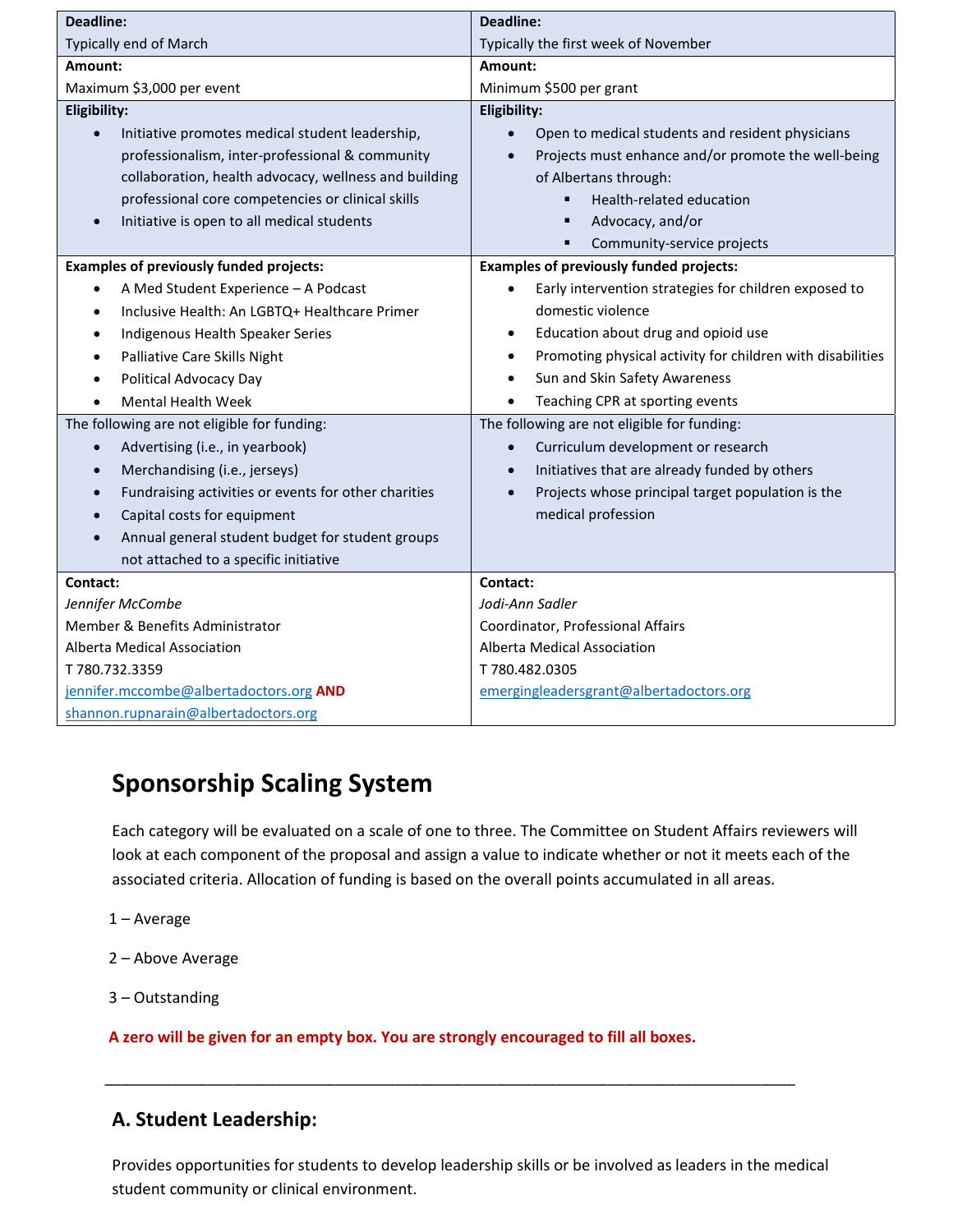AVERAGE: 1-Provides **basic** opportunities for medical students to develop leadership skills or be involved as leaders in the community or clinical environment.

ABOVE AVERAGE: 2-Provides **strong** opportunities for medical students to develop leadership skills or be involved as leaders in the community or clinical environment.

OUTSTANDING: 3-Provides **exceptional** opportunities for medical students to develop leadership skills or be involved as leaders in the community or clinical environment.

\_\_\_\_\_\_\_\_\_\_\_\_\_\_\_\_\_\_\_\_\_\_\_\_\_\_\_\_\_\_\_\_\_\_\_\_\_\_\_\_\_\_\_\_\_\_\_\_\_\_\_\_\_\_\_\_\_\_\_\_\_\_\_\_\_\_\_\_\_\_\_\_\_\_\_\_\_\_

## **B. Professionalism:**

Provides opportunities for students to foster integrity, strengthen moral and ethical behavior and respect for diversity with their peers, patients and others within the medical student community or clinical environment.

AVERAGE: 1-Provides **basic** opportunities for medical students to foster integrity, strengthen moral and ethical behavior and respect for diversity with their peers, patients and others within the community or clinical environment.

ABOVE AVERAGE: 2-Provides **strong** opportunities for medical students to foster integrity, strengthen moral and ethical behavior and respect for diversity with their peers, patients and others within the community or clinical environment.

OUTSTANDING: 3-Provides **exceptional** opportunities for medical students to foster integrity, strengthen moral and ethical behavior and respect for diversity with their peers, patients and others within the community or clinical environment.

\_\_\_\_\_\_\_\_\_\_\_\_\_\_\_\_\_\_\_\_\_\_\_\_\_\_\_\_\_\_\_\_\_\_\_\_\_\_\_\_\_\_\_\_\_\_\_\_\_\_\_\_\_\_\_\_\_\_\_\_\_\_\_\_\_\_\_\_\_\_\_\_\_\_\_\_\_\_

## **C. Inter-professional & Community Collaboration**

Provides opportunities for students to collaborate with other health care professionals, patients or medical student community members.

AVERAGE: 1-Provides **basic** opportunities for medical students to collaborate with other health care professionals, patients or community members.

ABOVE AVERAGE: 2-Provides **strong** opportunities for medical students to collaborate with other health care professionals, patients or community members.

OUTSTANDING: 3-Provides **exceptional** opportunities for medical students to collaborate with other health care professionals, patients or community members.

\_\_\_\_\_\_\_\_\_\_\_\_\_\_\_\_\_\_\_\_\_\_\_\_\_\_\_\_\_\_\_\_\_\_\_\_\_\_\_\_\_\_\_\_\_\_\_\_\_\_\_\_\_\_\_\_\_\_\_\_\_\_\_\_\_\_\_\_\_\_\_\_\_\_\_\_\_\_\_\_\_

## **D. Health Advocacy**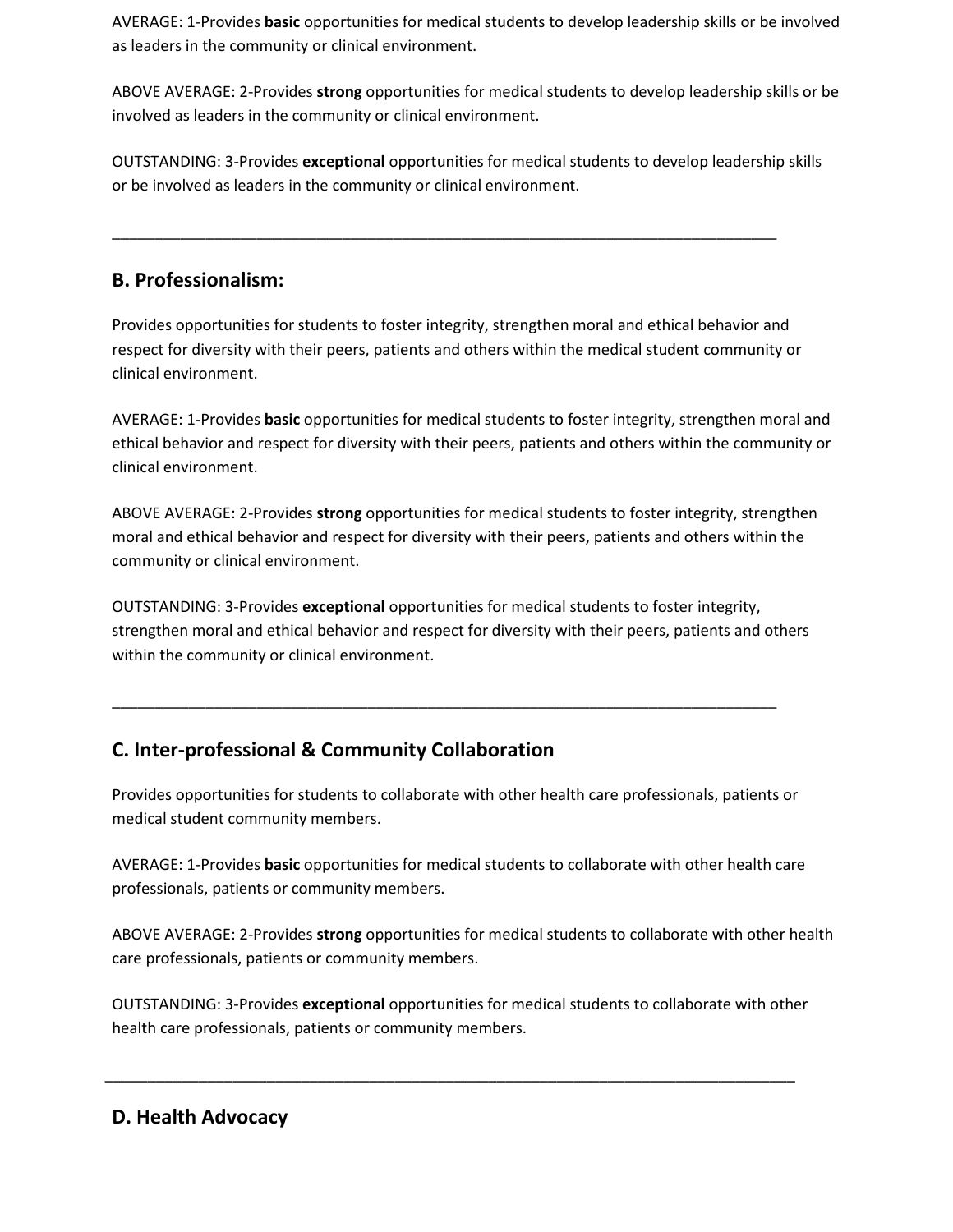Provides opportunities for students to advocate for health equity, system level change, health promotion and contribute to improving health within the medical student community or clinical environment.

AVERAGE: 1-Provides **basic** opportunities for medical students to advocate for health equity, system level change, health promotion and contribute to improving health within the community or clinical environment.

ABOVE AVERAGE: 2-Provides **strong** opportunities for medical students to advocate for health equity, system level change, health promotion and contribute to improving health within the community or clinical environment.

OUTSTANDING: 3-Provides **exceptional** opportunities for medical students to advocate for health equity, system level change, health promotion and contribute to improving health within the community or clinical environment.

## **E. Wellness:**

Provides opportunities for students to enhance their wellness or promote it within the medical student community or clinical environment.

\_\_\_\_\_\_\_\_\_\_\_\_\_\_\_\_\_\_\_\_\_\_\_\_\_\_\_\_\_\_\_\_\_\_\_\_\_\_\_\_\_\_\_\_\_\_\_\_\_\_\_\_\_\_\_\_\_\_\_\_\_\_\_\_\_\_\_\_\_\_\_\_\_\_\_\_\_\_

AVERAGE: 1-Provides **basic** opportunities for medical students to enhance their wellness or promote it within the community or clinical environment.

ABOVE AVERAGE: 2-Provides **strong** opportunities for medical students enhance their wellness or promote it within the community or clinical environment.

OUTSTANDING: 3-Provides **exceptional** opportunities for medical students enhance their wellness or promote it within the community or clinical environment.

\_\_\_\_\_\_\_\_\_\_\_\_\_\_\_\_\_\_\_\_\_\_\_\_\_\_\_\_\_\_\_\_\_\_\_\_\_\_\_\_\_\_\_\_\_\_\_\_\_\_\_\_\_\_\_\_\_\_\_\_\_\_\_\_\_\_\_\_\_\_\_\_\_\_\_\_\_\_

## **F. Building professional core competencies or clinical skills**

Provides opportunities for medical students to build professional core competencies or clinical skills.

AVERAGE: 1-Provides **basic** opportunities for medical students to build professional core competencies or clinical skills.

ABOVE AVERAGE: 2-Provides **strong** opportunities for medical students to build professional core competencies or clinical skills.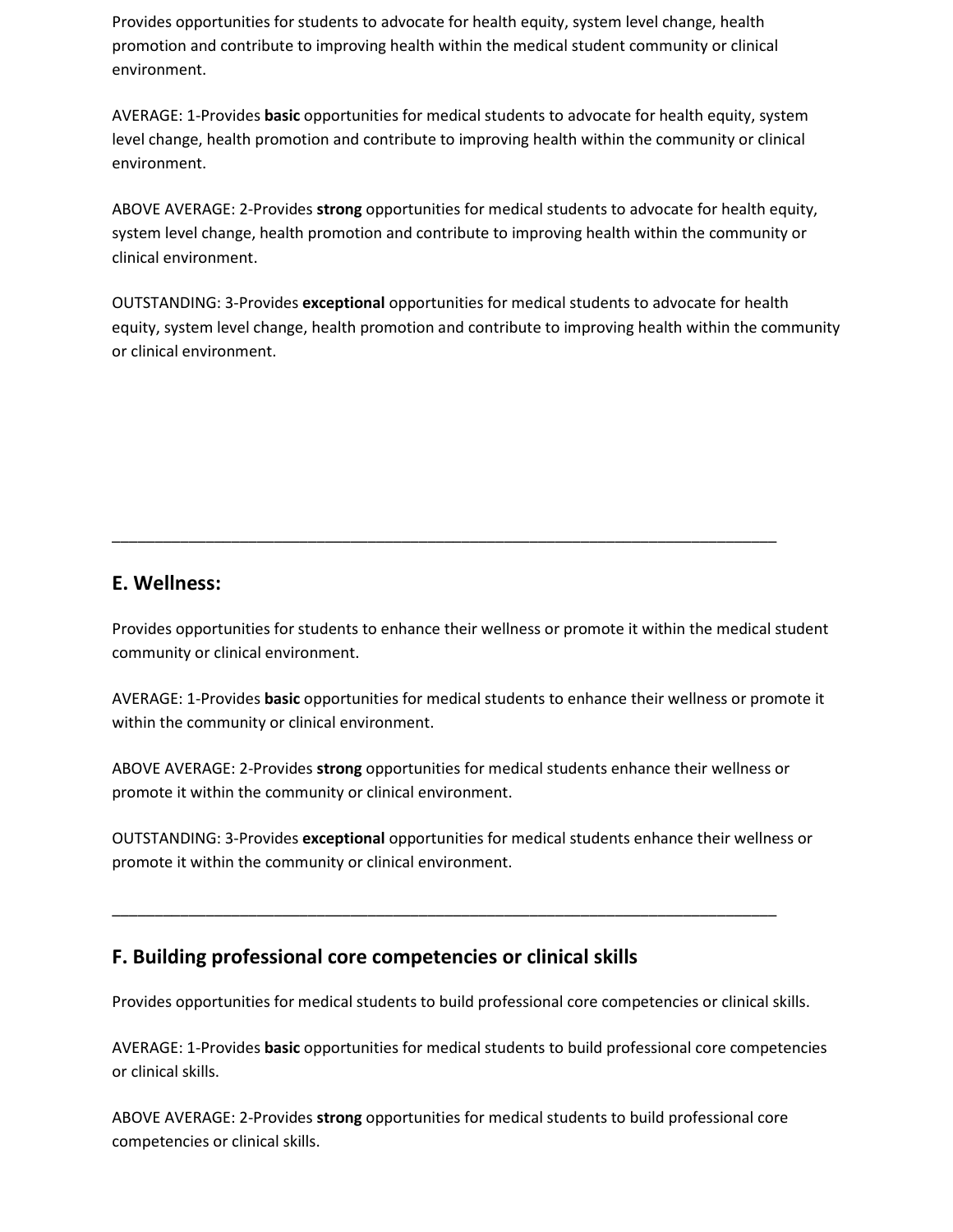OUTSTANDING: 3-Provides **exceptional** opportunities for medical students to build professional core competencies or clinical skills.

*\_\_\_\_\_\_\_\_\_\_\_\_\_\_\_\_\_\_\_\_\_\_\_\_\_\_\_\_\_\_\_\_\_\_\_\_\_\_\_\_\_\_\_\_\_\_\_\_\_\_\_\_\_\_\_\_\_\_\_\_\_\_\_\_\_\_*

**\_\_\_\_\_\_\_\_\_\_\_\_\_\_\_\_\_\_\_\_\_\_\_\_\_\_\_\_\_\_\_\_\_\_\_\_\_\_\_\_\_\_\_\_\_\_\_\_\_\_\_\_\_\_\_\_\_\_\_\_\_\_\_\_\_\_\_\_\_\_\_\_\_\_\_\_\_\_\_\_\_\_\_\_\_**

## **G. Available to all Med Students**

AVERAGE: 1–Some limited enrollment

ABOVE AVERAGE: 2–Available to all medical students at one school

OUTSTANDING: 3–Available to U of C and U of A medical students

## **H. Budget**

AVERAGE: 1–

ABOVE AVERAGE: 2–

OUTSTANDING: 3–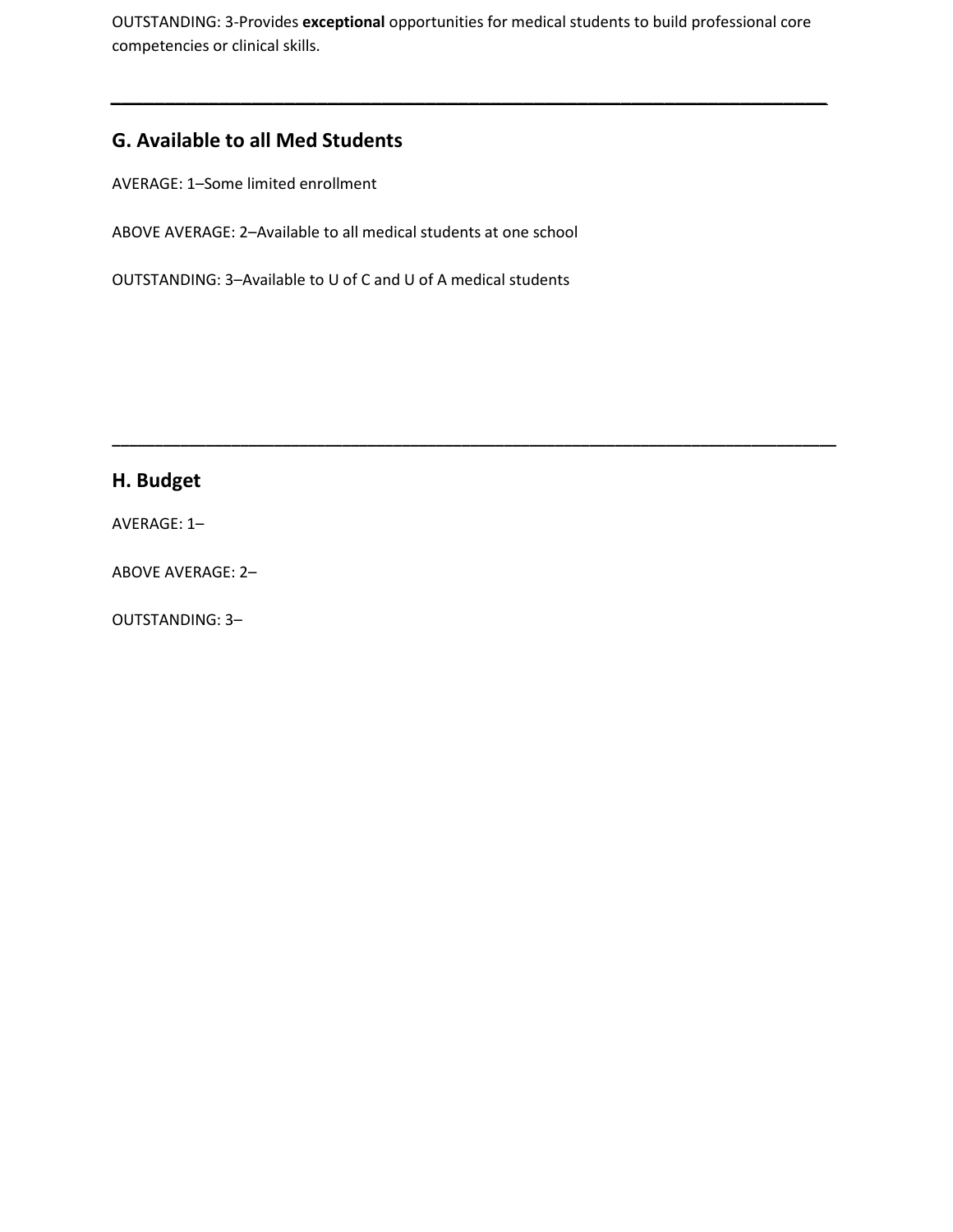# **2022-23 Funding Support Application Form Alberta Medical Association Committee on Student Affairs**

## **INSTRUCTIONS**

- 1. Complete this application form, providing **all** information requested. Mail, fax or email the completed form (*see sending information at the end of the form)*. If you have questions, contact Shannon Rupnarain, Assistant Executive Director, Public Affairs [\(shannon.rupnarain@albertadoctors.org;](mailto:shannon.rupnarain@albertadoctors.org) 780.482.0322/toll-free 1.800.272.9680) or Jennifer McCombe, Membership Benefits Administrator [\(jennifer.mccombe@albertadoctors.org;](mailto:jennifer.mccombe@albertadoctors.org) 780.732.3359/toll-free 1.866.714.5724.
- 2. Include a cover letter, describing the initiative and any additional information that you believe is relevant. (Length 500 words)
- 3. Application deadline: Sunday, February 27, 2022

**THE AMA WILL CONFIRM ANY GRANT APPLICATIONS RECEIVED WITHIN 2-3 BUSINESS DAYS. If you do not receive confirmation, email Shannon Rupnarain or Jennifer McCombe as soon as possible.**

| <b>EVENT TITLE</b>                |                                               |
|-----------------------------------|-----------------------------------------------|
|                                   |                                               |
| <b>APPLICATION DATE</b>           |                                               |
|                                   |                                               |
| <b>PROJECT START &amp; END</b>    | Project start date:                           |
| <b>DATES</b>                      | Project end date:                             |
| <b>GRANT AMOUNT</b>               | \$                                            |
| <b>REQUESTED</b>                  |                                               |
| Cap of \$3,000 (exceptions may be |                                               |
| considered)                       |                                               |
| <b>BUDGET</b>                     | A budget template is included, see last page. |
| Has this event received AMA       |                                               |
| funding in the past?              |                                               |
| How much?                         |                                               |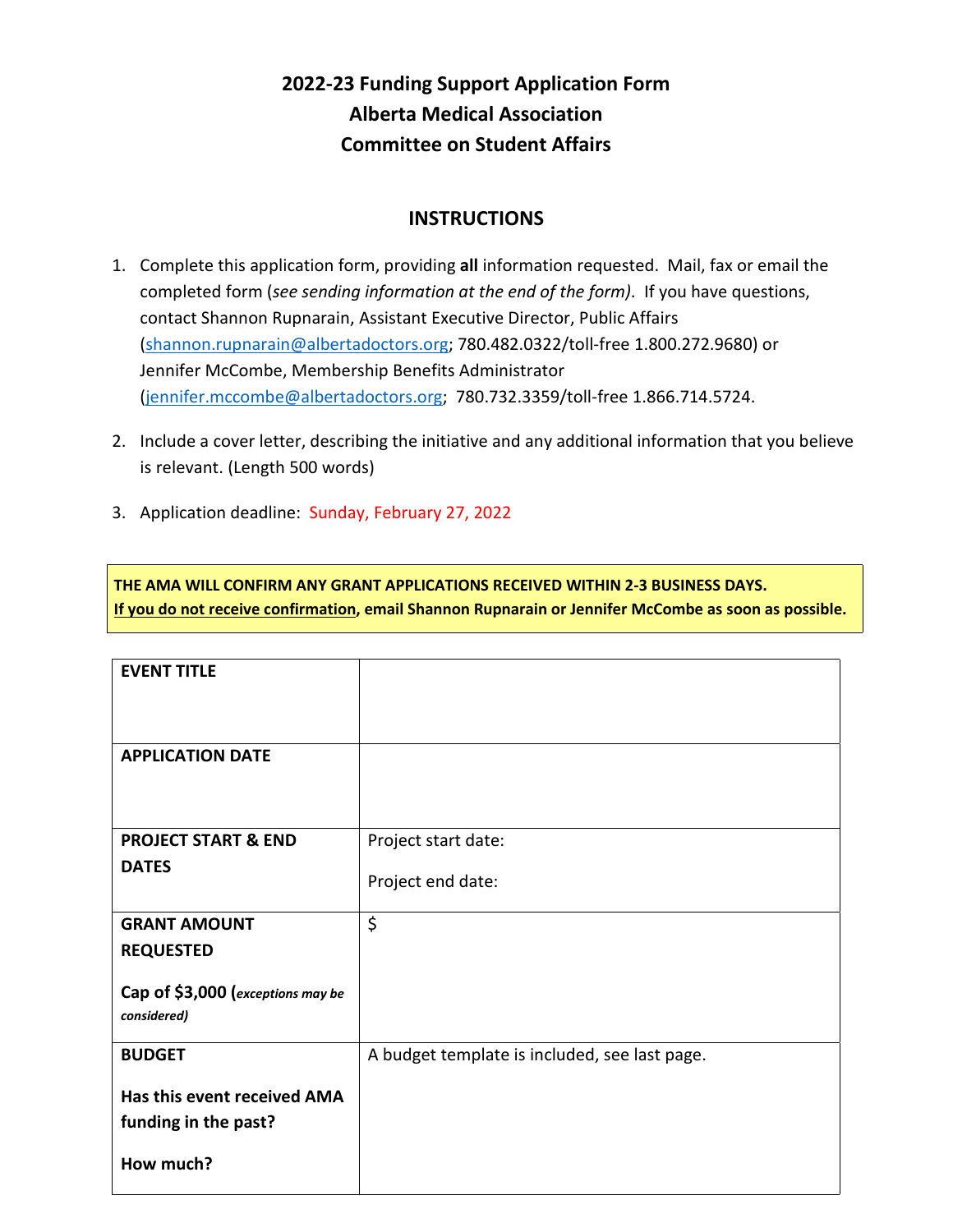| <b>Number of students</b><br>expected to reach |  |
|------------------------------------------------|--|

| <b>APPLICANT</b>                                                                                                       | <b>NAME &amp; CONTACT INFORMATION (address/phone/email)</b> |
|------------------------------------------------------------------------------------------------------------------------|-------------------------------------------------------------|
| <b>APPLICANT/PROJECT LEADER</b><br>(sole Applicant OR the<br>Primary Applicant for a group)                            |                                                             |
| Please note - If successful, a<br>cheque can be sent<br>immediately following the<br>announcement of award<br>winners. |                                                             |

In 200 words or less, please explain briefly how your initiative promotes the following criteria for medical students. (2-4 sentences)

*Each category will be evaluated on a scale of 1 to 3. The Committee on Student Affairs reviewers will look at each component of the proposal and assign a value to indicate whether or not it meets each of the associated criteria. Allocation of funding is based on the overall points accumulated.*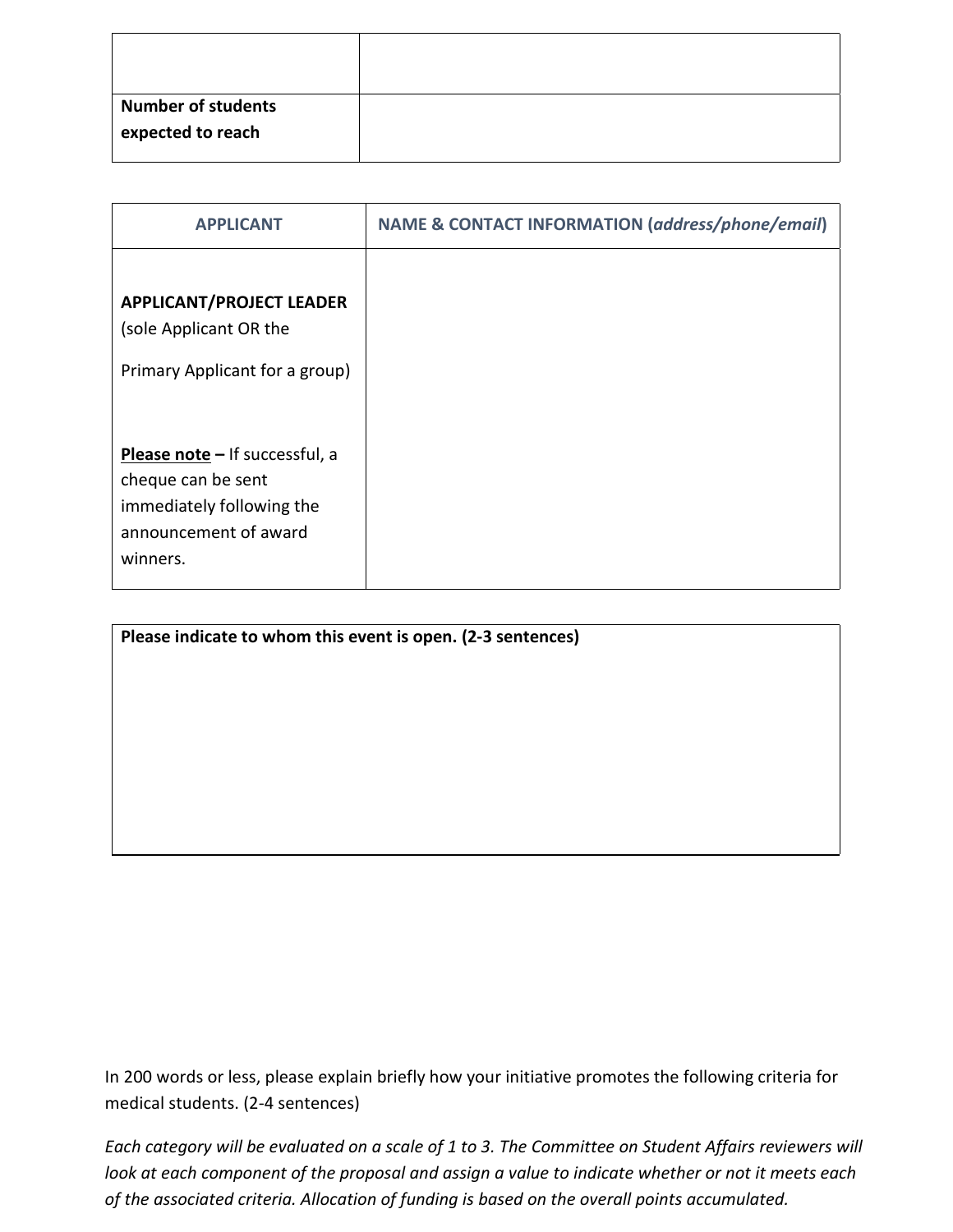- **1 – Average**
- **2 – Above Average**
- **3 - Outstanding**

**A zero will be given to an empty box. You are strongly encouraged to fill all boxes.**

| <b>A. Student Leadership</b> (200 words or less) |  |  |
|--------------------------------------------------|--|--|
|--------------------------------------------------|--|--|

Provides opportunities for students to develop leadership skills or be involved as leaders in the medical student community or clinical environment.

## **B. Professionalism** (*200 words or less*) **/3**

Provides opportunities for students to foster integrity, strengthen moral and ethical behavior and respect for diversity with their peers, patients and others within the medical student community or clinical environment.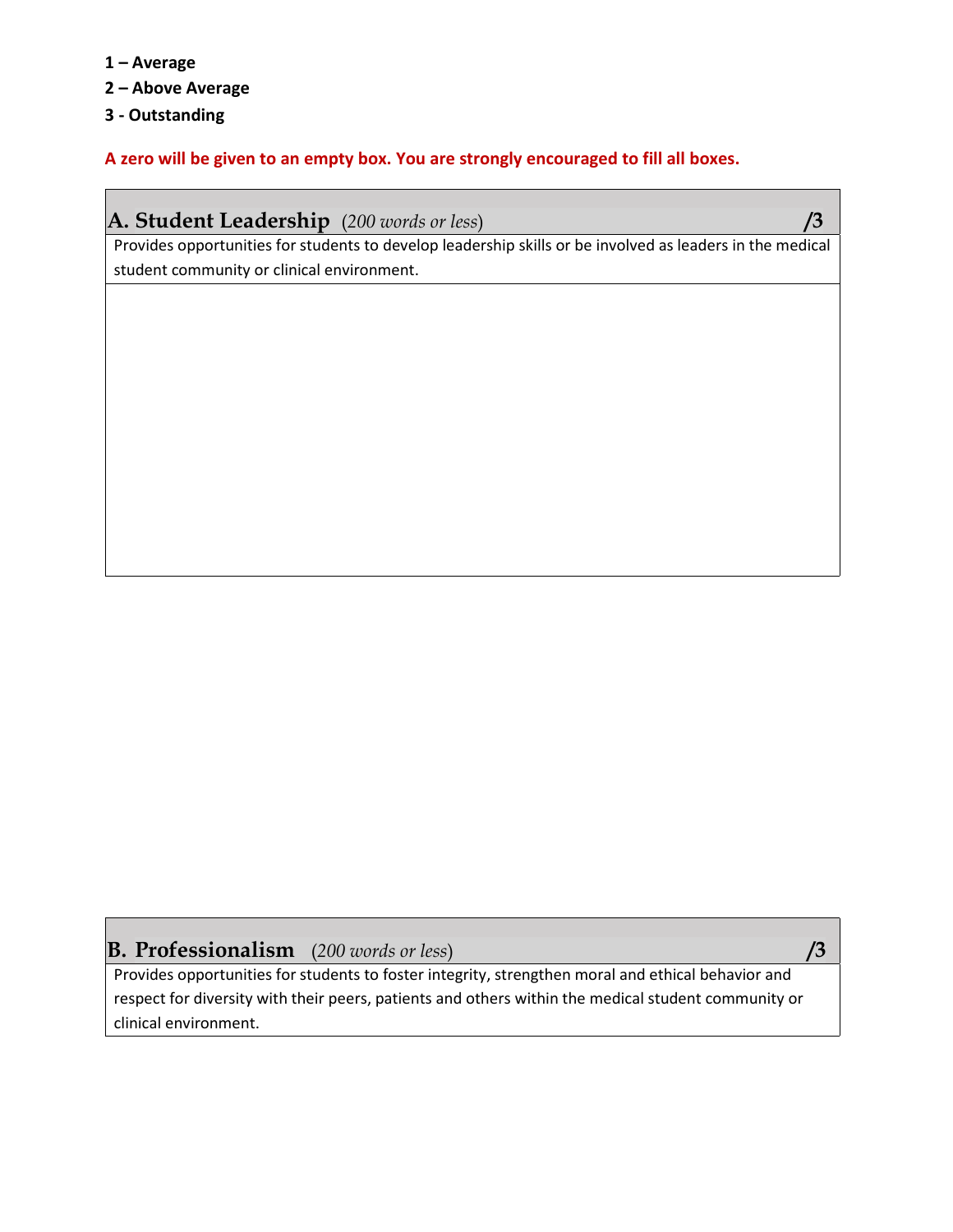| <b>C. Inter-professional &amp; Community Collaboration</b> (200 words or less)                       |  |
|------------------------------------------------------------------------------------------------------|--|
| Provides opportunities for students to collaborate with other health care professionals, patients or |  |

medical student community members.

## **D. Health Advocacy** *(200 words or less)* **/3**

Provides opportunities for students to advocate for health equity, system level change, health promotion and contribute to improving health within the medical student community or clinical environment.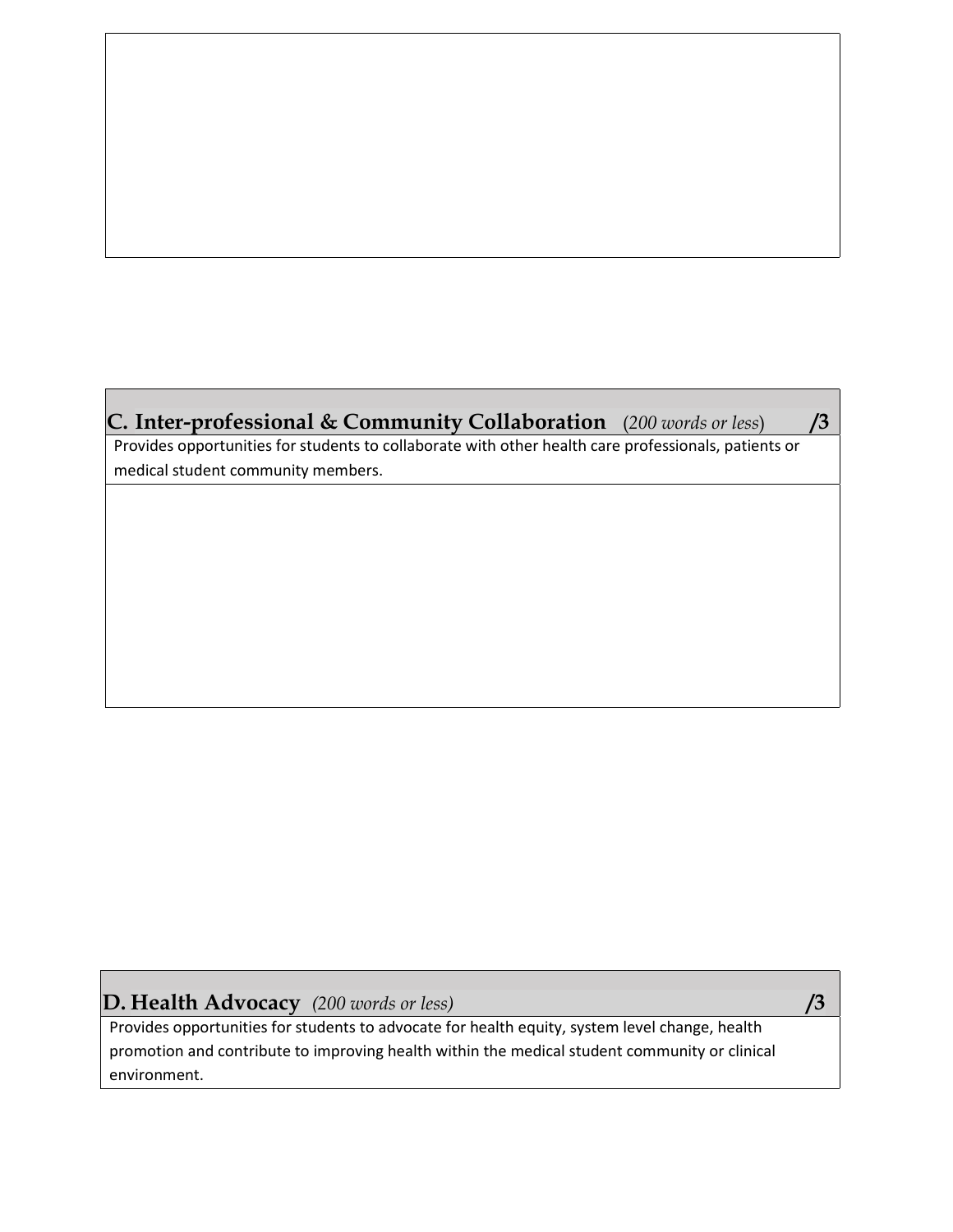## **E. Wellness** *(200 words or less)* **/3**

Provides opportunities for students to enhance their wellness or promote it within the medical student community or clinical environment.

# **F. Building professional core competencies or clinical skills** *(200 words or less)* **/3**

Provides opportunities for medical students to build professional core competencies or clinical skills.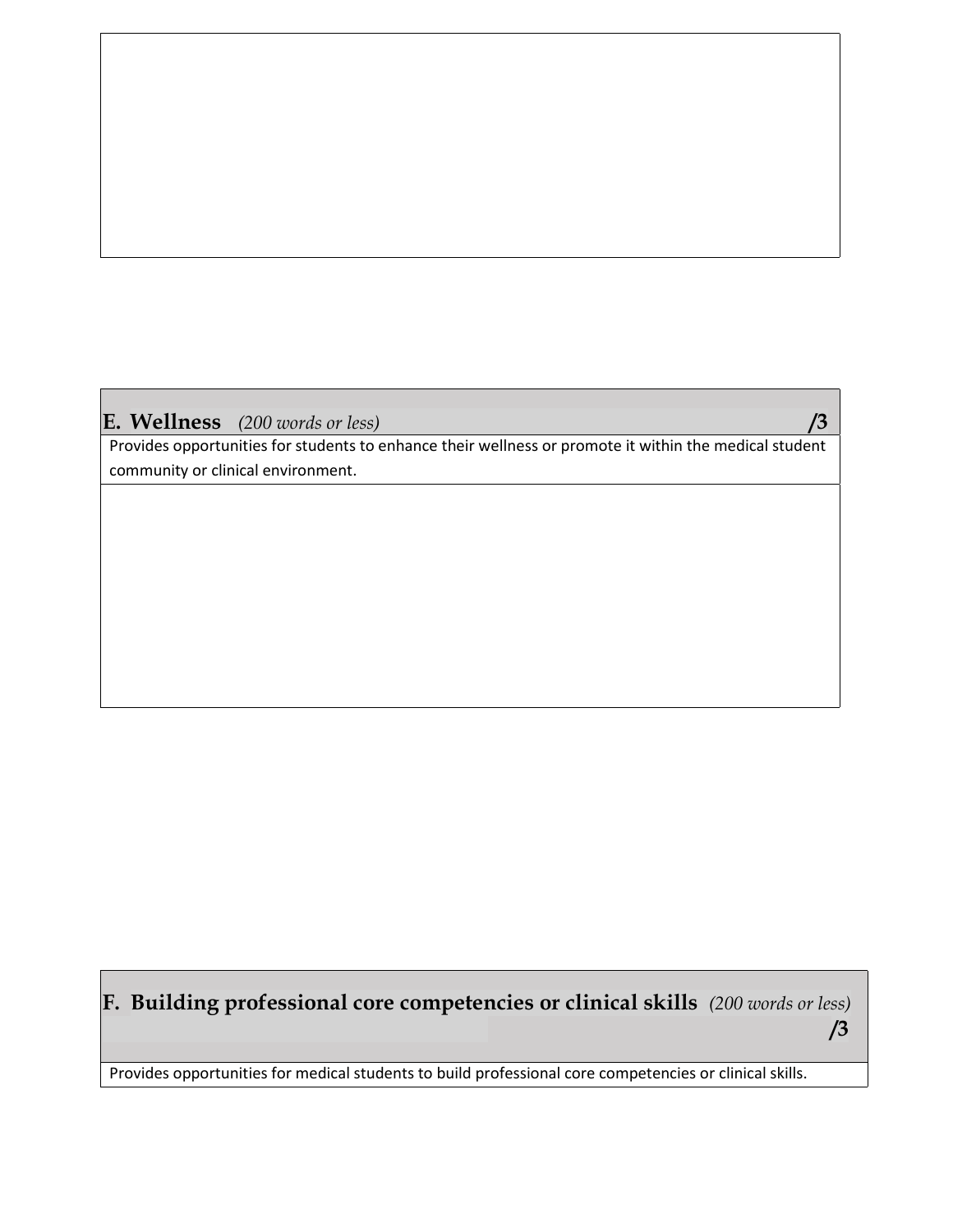# **G. Available to all medical students** *(200 words or less)* **/3**

| H. Budget                                                                           |             |  |
|-------------------------------------------------------------------------------------|-------------|--|
| Please fill out the following budget template. For any items that do not apply, put |             |  |
| $N/A$ ". For any additional items, add another row.                                 |             |  |
| <b>Item</b>                                                                         | Amount (\$) |  |
| <b>Expenses</b>                                                                     |             |  |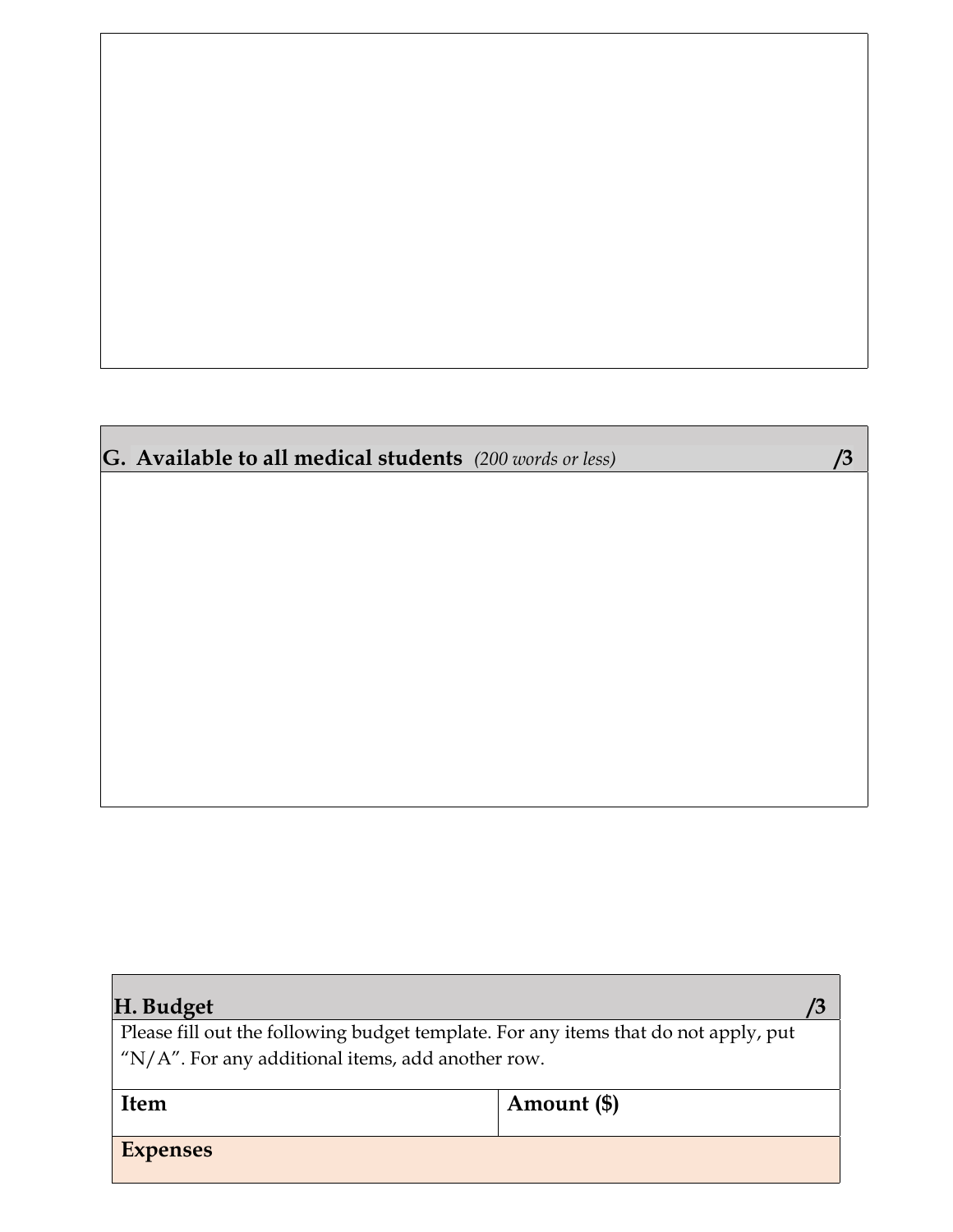| Food                                                                                     |  |
|------------------------------------------------------------------------------------------|--|
| Prizes/Gift Cards                                                                        |  |
| Advertising                                                                              |  |
| Printing                                                                                 |  |
| Transportation                                                                           |  |
| Room Booking/AV Equipment                                                                |  |
| Guest Speaker(s), Contractor(s) or Trainer(s)                                            |  |
| (Add more lines if necessary)                                                            |  |
| <b>Total Expenses</b>                                                                    |  |
| Revenue                                                                                  |  |
| Secured Sources of Sponsorship                                                           |  |
| <b>Student Association Dollars</b>                                                       |  |
| Leftover Funding from Previous Years                                                     |  |
| (Add more lines if necessary)                                                            |  |
| <b>Total Revenue</b>                                                                     |  |
| <b>Net Deficit</b>                                                                       |  |
| Other                                                                                    |  |
| Have you applied for other sources of sponsorship?<br>Indicate the expected amounts (\$) |  |

**Total Score /24**

# **Once your application is ready to submit:**